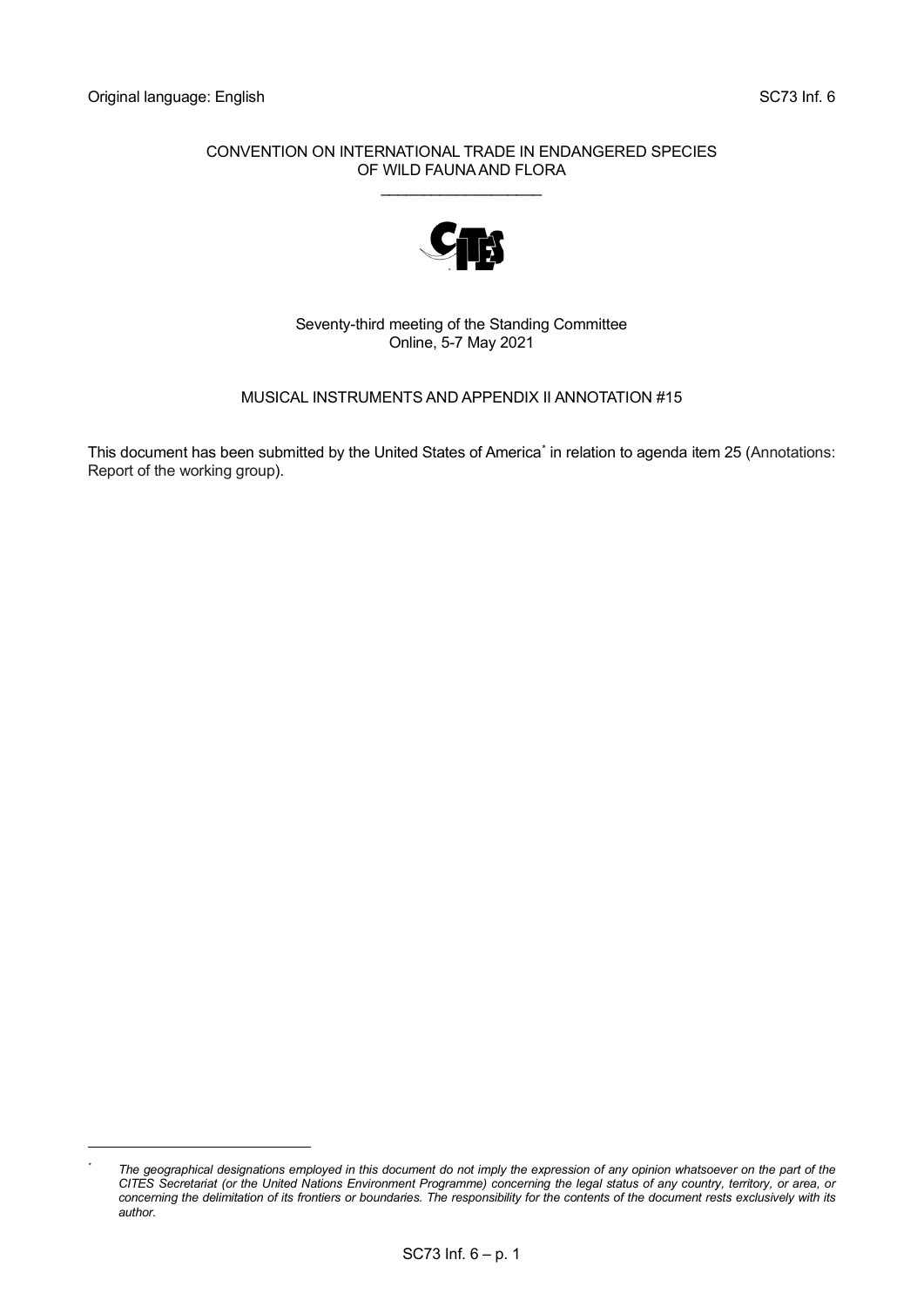# **Musical Instruments and Appendix II Annotation #15**

**At the 18th Conference of the Parties, music industry stakeholders supported revisions to Annotation #15, which were adopted by the Parties and have entered into effect. Annotation #15 applies to** *Dalbergia spp. (except Dalbergia nigra),* **and Guibourtia demeusei, Guibourtia pellegriniana, and Guibourtia tessmannii, as follows:**

All parts and derivatives, except:

- a) Leaves, flowers, pollen, fruits, and seeds;
- b) Finished products to a maximum weight of wood of the listed species of up to 10 kg per shipment;
- c) Finished musical instruments, finished musical instrument parts, and finished musical instrument accessories;
- d) Parts and derivatives of *Dalbergia cochinchinensis*, which are covered by Annotation #4;
- e) Parts and derivatives of *Dalbergia spp.* originating and exported from Mexico, which are covered by Annotation # 6.

CITES [interpretive guidance](https://cites.org/eng/app/appendices.php) establishes the following definitions of terms:

#### Finished musical instruments

*A musical instrument (as referenced by the Harmonized System of the World Customs Organization, Chapter 92; musical instruments, parts and accessories of such articles) that is ready to play or needs only the installation of parts to make it playable. This term includes antique instruments (as defined by the Harmonized System codes 97.05 and 97.06; Works of art, collectors' pieces and antiques).*

# Finished musical instrument accessories

*A musical instrument accessory (as referenced by the Harmonized System of the World Customs Organization, Chapter 92; musical instruments, parts and accessories of such articles) that is separate from the musical instrument, and is specifically designed or shaped to be used explicitly in association with an instrument, and that requires no further modification to be used.*

# Finished musical instrument parts

*A part (as referenced by the Harmonized System of the World Customs Organization, Chapter 92; musical instruments, parts and accessories of such articles) of a musical instrument that is ready to install and is specifically designed and shaped to be used explicitly in association with the instrument to make it playable.*

**On behalf of the musical instruments stakeholders participating in the ongoing deliberations of the Annotations Working Group, we observe that the revisions to Annotation #15 adopted at COP18 have substantially supported noncommercial and commercial cross-border movement of musical instruments, while relieving CITES management authorities of unnecessary permit burdens.**

Likewise, the interpretive guidance has supported implementation. Exemptions related to musical instruments and their parts can be enforceable as customs officials are well acquainted with and readily identify musical instruments through the use of the [Harmonized System of the World](https://hts.usitc.gov/current)  [Customs Organization \(HS\) codes](https://hts.usitc.gov/current) (see, e.g., Chapter 92 on Musical Instruments; parts and accessories of such articles and Chapter 97.05 and 97.06 on collectors' pieces and antiques), and the use of HS codes is encouraged in [Resolution Conf 10.13](https://cites.org/sites/default/files/document/E-Res-10-13-R18.pdf) paragraph c) and d).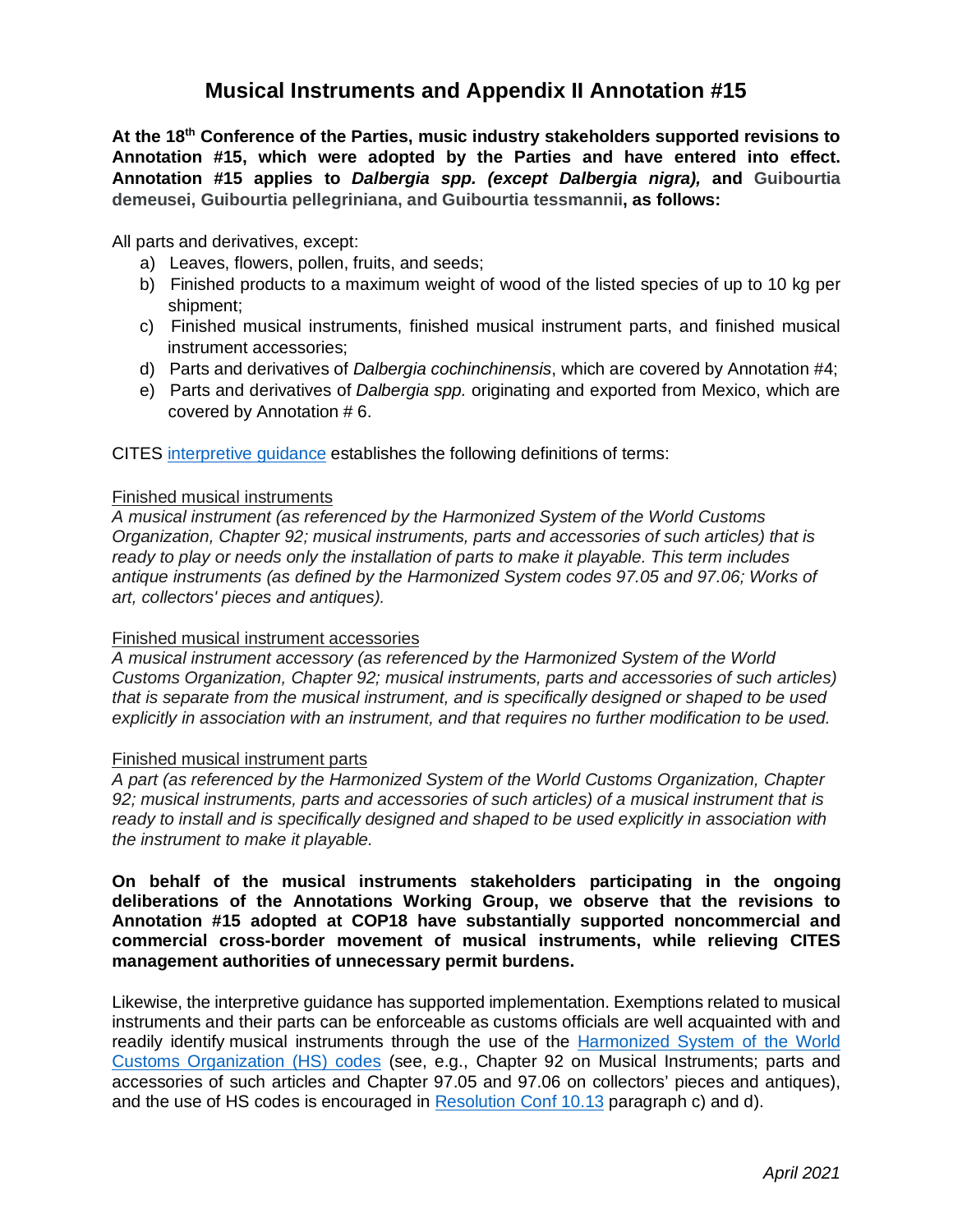The original Annotation #15 adopted at the  $17<sup>th</sup>$  Conference of the Parties (CoP17) required substantial clarification of terms of reference related to non-commercial activity, consolidated shipments, weight limits, and identification and marking requirements, as agreed in CITES [Notification 2017/078.](https://www.cites.org/sites/default/files/notif/E-Notif-2017-078.pdf) It hindered trade, travel, and artistic activity, and imposed an extreme permit burden on CITES management authorities. The permit requirements originally imposed by Annotation #15 included multiple permits for the same piece of wood as it moved from blanks to finished product. In aggregate, these instruments represent an extremely small proportion of the worldwide trade in rosewoods and bubinga in term of volume*,* while representing a significant proportion of the permits issued following CoP17. Given the long lifespan of musical instruments in use - decades, if not centuries - instruments are typically re-sold by their musician owners and are frequently used in performances. Imposing permitting and documentation requirements on musicians for the transboundary resale and use of their instruments had hindered trade and cultural activity and presented the risk of undermining the substantial investments (sometimes life savings) of musicians with no apparent accompanying conservation value.

# **With the implementation of the revised Annotation #15 as agreed at CoP18, confidence in musical instrument trade and in the effectiveness of CITES has been significantly restored across the music sector**.

We acknowledge that further consideration of a more streamlined approach to annotations will continue to be a focal point for CITES. As these deliberations move forward, we emphasize that focus is best placed on trade from range states and not finished products[. Resolution Conf. 11.21](https://cites-tsp.org/wp-content/uploads/2019/06/E-Res-11-21-R17-min.pdf)  [\(Rev. CoP17\),](https://cites-tsp.org/wp-content/uploads/2019/06/E-Res-11-21-R17-min.pdf) provides guidance and principles for annotations, and states that: **1) controls should concentrate on those commodities that first appear in international trade as exports from range States; and 2) controls should include only those commodities that dominate the trade and the demand for the wild resource. These principles and facts should continue to guide the development and adoption of future annotations.** CITES Parties implicitly recognized the conservation value of regulating trade from range states when they agreed on Annotation #10, for *Caesalpinia echinata* (also known as *Paubrasilia echinata* or Pernambuco), which covers "Logs, sawn wood, veneer sheets, including unfinished wood articles used for the fabrication of bows for stringed instruments."

As the Secretariat and the Parties implement the decisions on [Annotations](https://cites.org/eng/taxonomy/term/42113) and [Annotation #15,](https://cites.org/eng/taxonomy/term/42114) we stand ready to partner with all CITES stakeholders on outcomes that support both essential action to conserve species, and ongoing trade and cultural activity with musical instruments.

**American Federation of Musicians of the United States and Canada American Federation of Violin and Bow Makers Bundesverband der deutschen Musikinstrumentenhersteller e.V. C.F. Martin & Co. Confederation of European Music Industries (CAFIM) Fender Musical Instruments Corporation ForestBased Solutions French Musical Instrument Organisation (CSFI) International Association of Violin and Bow Makers (EILA) International Federation of Musicians (FIM) International Wood Products Association John Cruz Custom Guitars League of American Orchestras Madinter National Association of Music Merchants Orchestras Canada**